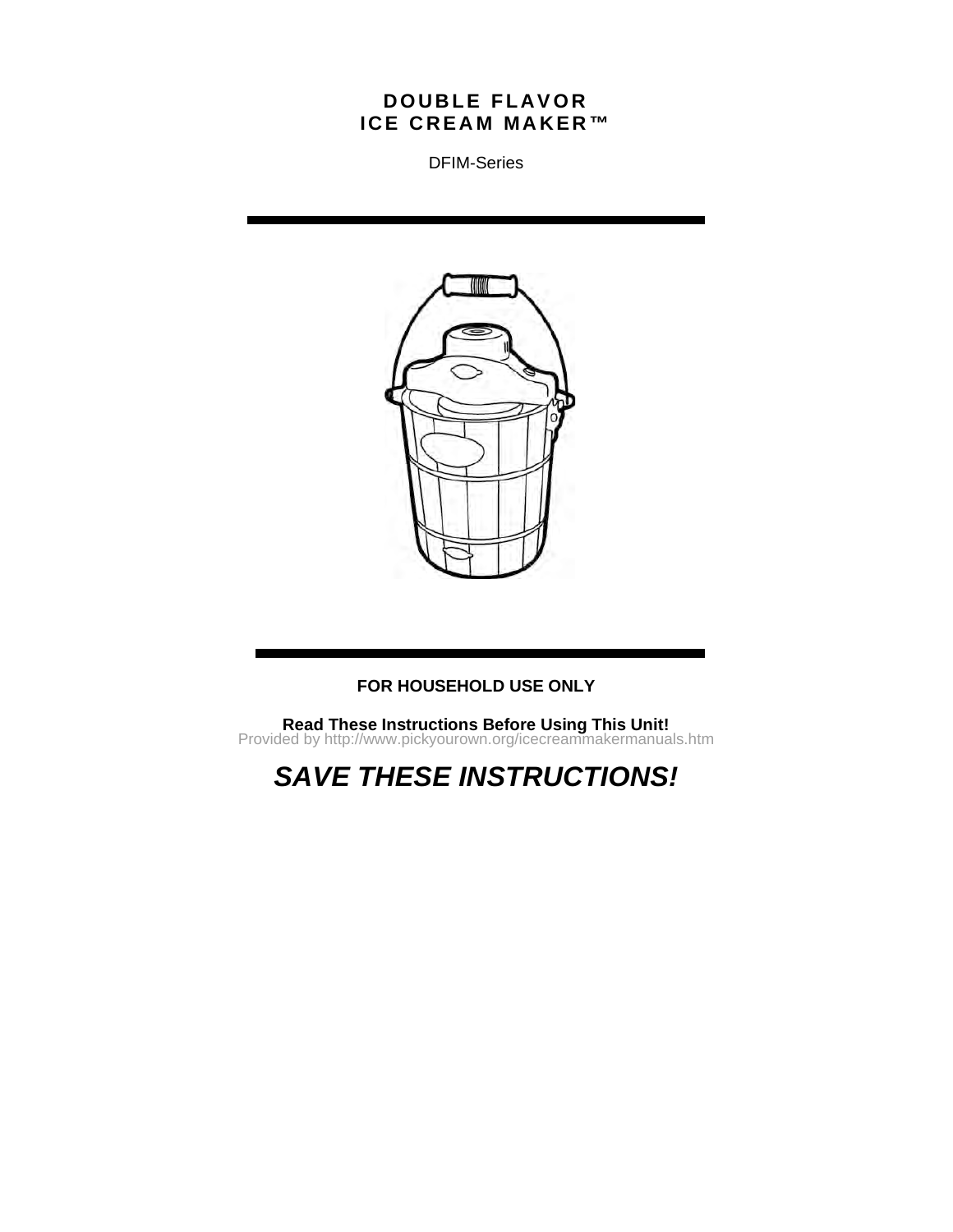#### 80 Watts 60 HZ 2 A

# **IMPORTANT PRECAUTIONS**

#### *Important Precautions to Remember:*

- A. NEVER immerse in water.
- B. NEVER use near water.
- C. NEVER use an abrasive sponge or cloth.
- D. NEVER use a scouring pad on the unit.
- E. NEVER leave unit unattended while in use.
- F. NEVER add nuts, candy or fruit to the unit. This may clog the dispenser and prevent ice cream to flow.
- G. Unplug unit from outlet when not in use and when cleaning.
- H. DO NOT operate this appliance with a damaged cord or plug or in the event the appliance ever malfunctions.
- I. DO NOT put in dishwasher.
- J. Keep out of the reach of children.
- K. This appliance is NOT A TOY.
- L. This appliance is not intended for use by young children or infirm persons without supervision.
- M. Young children should be supervised to ensure that they do not play with this appliance.
- N. This appliance can be used on a table.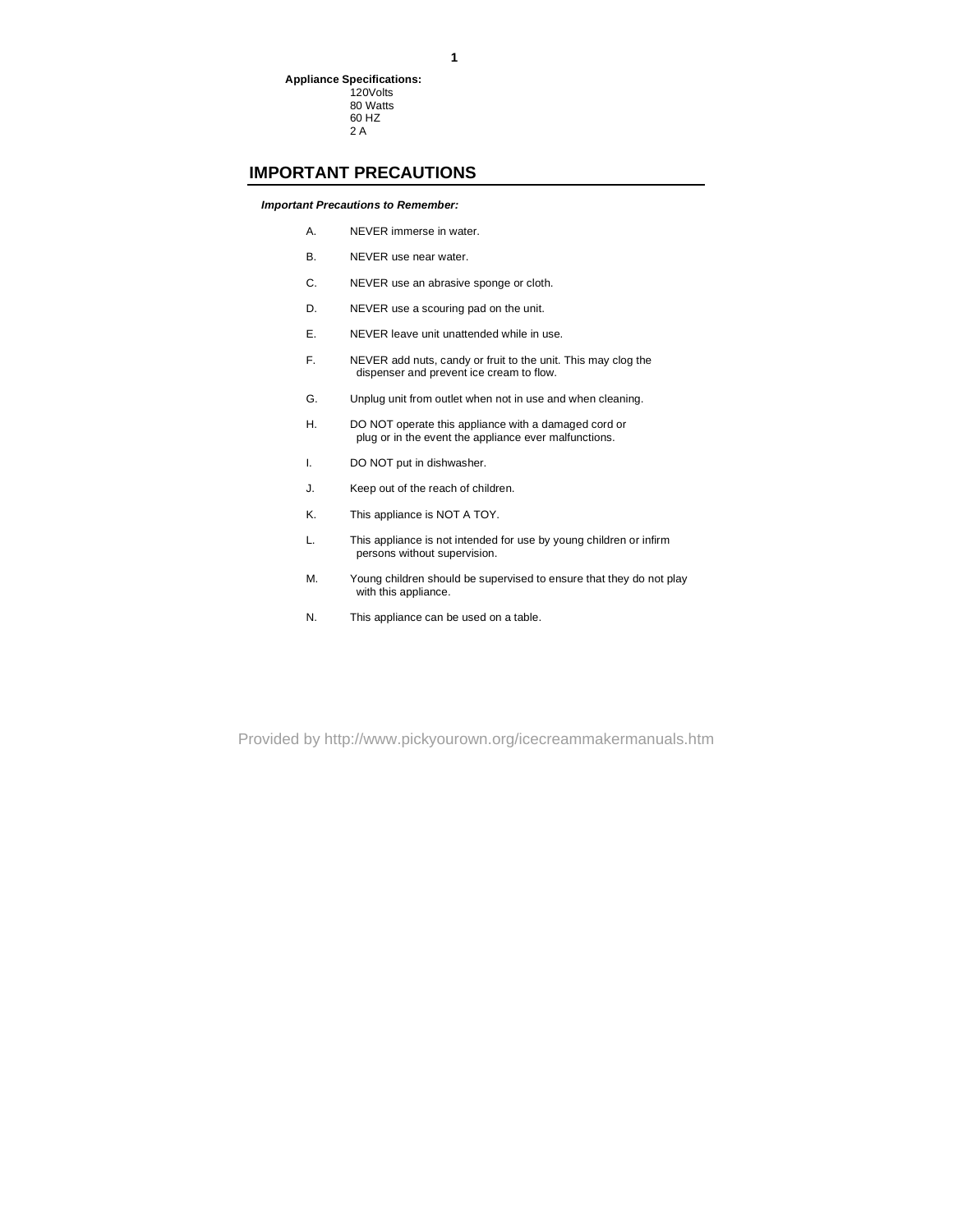### **IMPORTANT SAFEGUARDS**

When using electrical appliances, basic safety precautions should always be observed, including the following:

- 1. Read all instructions before operating this appliance.
- 2. Do not touch hot surfaces. Use handles or knobs.
- 3. To protect against fire and or electrical shock, do not put the motor, cord or plug in water or other liquids.
- 4. Close supervision is necessary when any appliance is used by or near children. This product is not recommended for use by young children.
- 5. Unplug the appliance from outlet when not in use, before putting on or removing parts, and before cleaning.
- 6. DO NOT operate this appliance with a damaged cord or plug. Do not operate if it malfunctions or is dropped or damaged in any manner. Return the appliance to the nearest authorized service facility for examination, repair or send back to company as stated in this booklet in the warranty.
- 7. The appliance manufacturer does not recommend the use of accessory attachments. This will risk injuries.
- 8. This appliance is intended for household use only. DO NOT use outdoors.
- 9. DO NOT let the cord hang over the edge of table or counter tops or touch hot surfaces.
- 10. DO NOT place on or near a hot gas or electric burner, or in a heated oven.
- 11. Extreme caution must be used when moving this appliance.
- 12. DO NOT use the appliance for other than its intended use.
- 13. To disconnect power, press the switch to the OFF position and remove the plug from the wall outlet.
- 14. Never operate the unit dry. Always have ice cream mixture in the container while plugged in.
- 15. Do not use hot oil or liquids in the Double Flavor Ice Cream Maker™. Always chill mixtures before churning.
- 16. Extreme caution must be used when moving this appliance.
- 17. Avoid contact with any moving parts during operation.

Provided by http://www.pickyourown.org/icecreammakermanuals.htm

#### **3**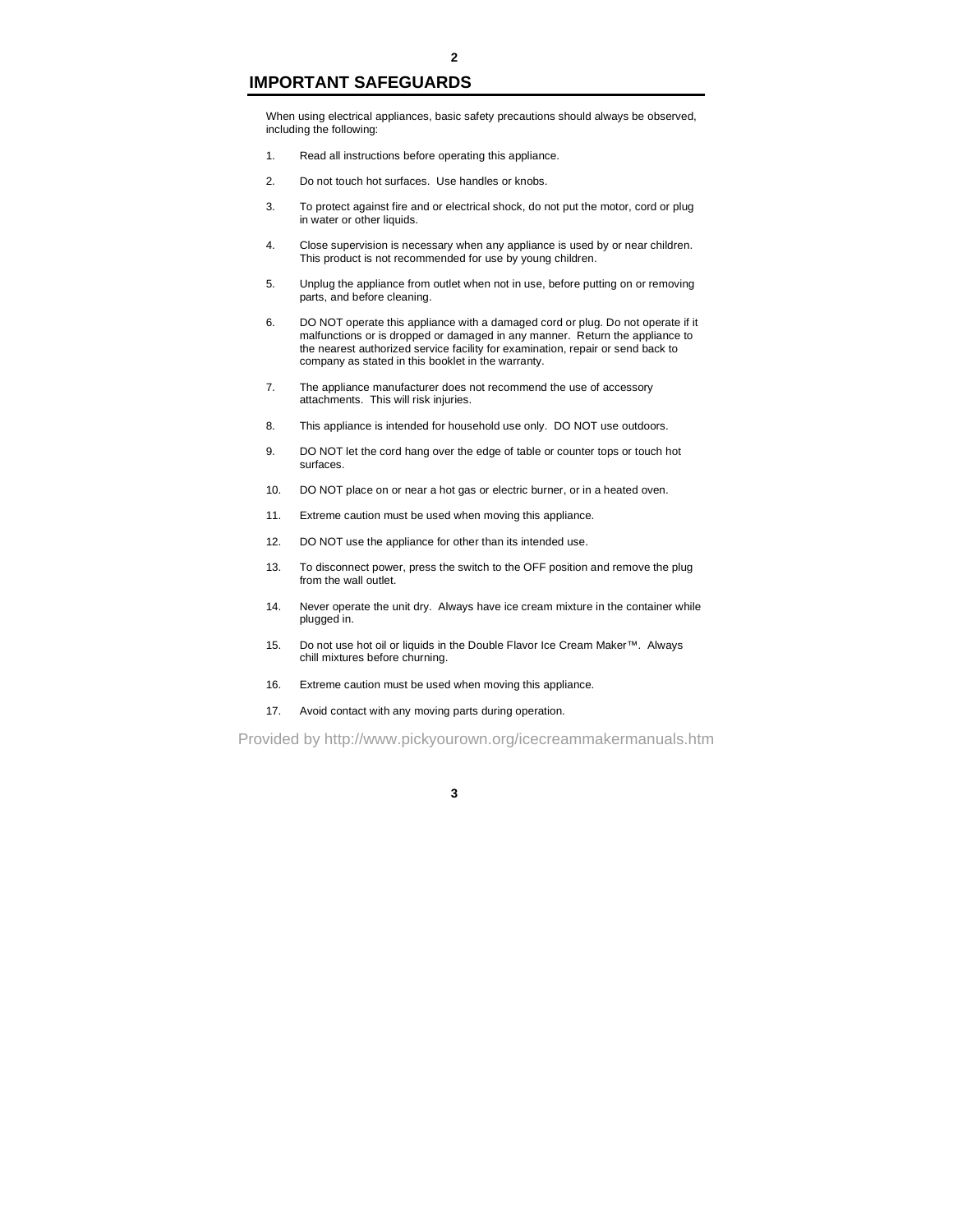# **IMPORTANT SAFEGUARDS (Continued)**

- 18. This appliance has a polarized plug (one blade is wider than the other). To reduce the risk of electrical shock, this plug is intended to fit into a polarized outlet only one way.
- 19. Do not put hands or any foreign objects into this appliance while it is plugged in and operating.
- 20. WARNING: Do not attempt to disassemble the motor of this unit. Electrical shock or fire may result.

# *SAVE THESE INSTRUCTIONS!*

### **INTRODUCTION**

Thank you for purchasing The DOUBLE FLAVOR ICE CREAM MAKER™. While this nostalgic looking item is designed to appear vintage in style, it is actually a technologically advanced soft serve ice cream maker. Have fun creating two different flavors at one time!

The DOUBLE FLAVOR ICE CREAM MAKER™ can be used for mixing:

- Soft Serve Ice Cream
- **Frozen Yogurt**<br>Relato
- Gelato
- Sherbet and more..

The DOUBLE FLAVOR ICE CREAM MAKER™ is designed for kitchen use but can be used elsewhere indoors such as:

- Family Rooms
- **Dorm Rooms**
- **Change**
- Club Houses

The DOUBLE FLAVOR ICE CREAM MAKER™ will bring joy to you time and time again. It can be used for:

- Watching TV or a movie at home
- **Parties**
- **Family or neighborhood gatherings**
- **Making low fat treats**

#### The DOUBLE FLAVOR ICE CREAM MAKER™ is easy to use, just follow these simple instructions and precautions!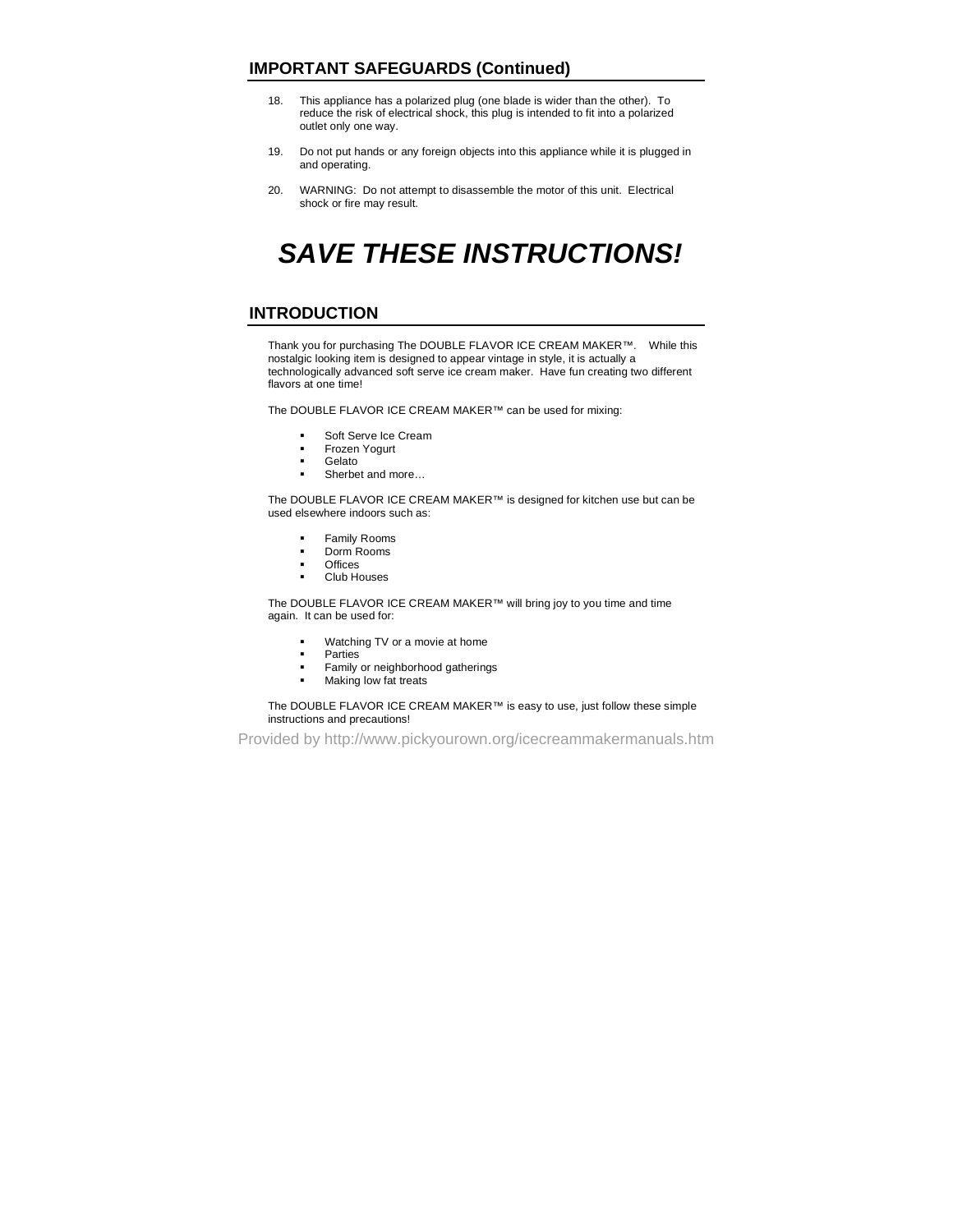

#### Before First Use

- 1. Read all instructions and important safeguards
- 2. Remove all packaging materials and make sure items have been received in good condition.
- 3. Wash the lid, freezer canister, and all accessories in warm, soapy water.
- 4. Rinse and dry all parts thoroughly.
- 5. Wipe electric motor with a damp cloth.
- 6. After making sure the drainage plug is secure in the back of the wooden bucket, pour water (about 2/3 full) into the bucket and leave in the sink or water-safe area for one and a half hours. This will give the wood a chance to expand so that the salt/ice mixture will not leak out during the freezing process.

DO NOT IMMERSE THE MOTOR, CORD, OR PLUG IN WATER AT ANY TIME.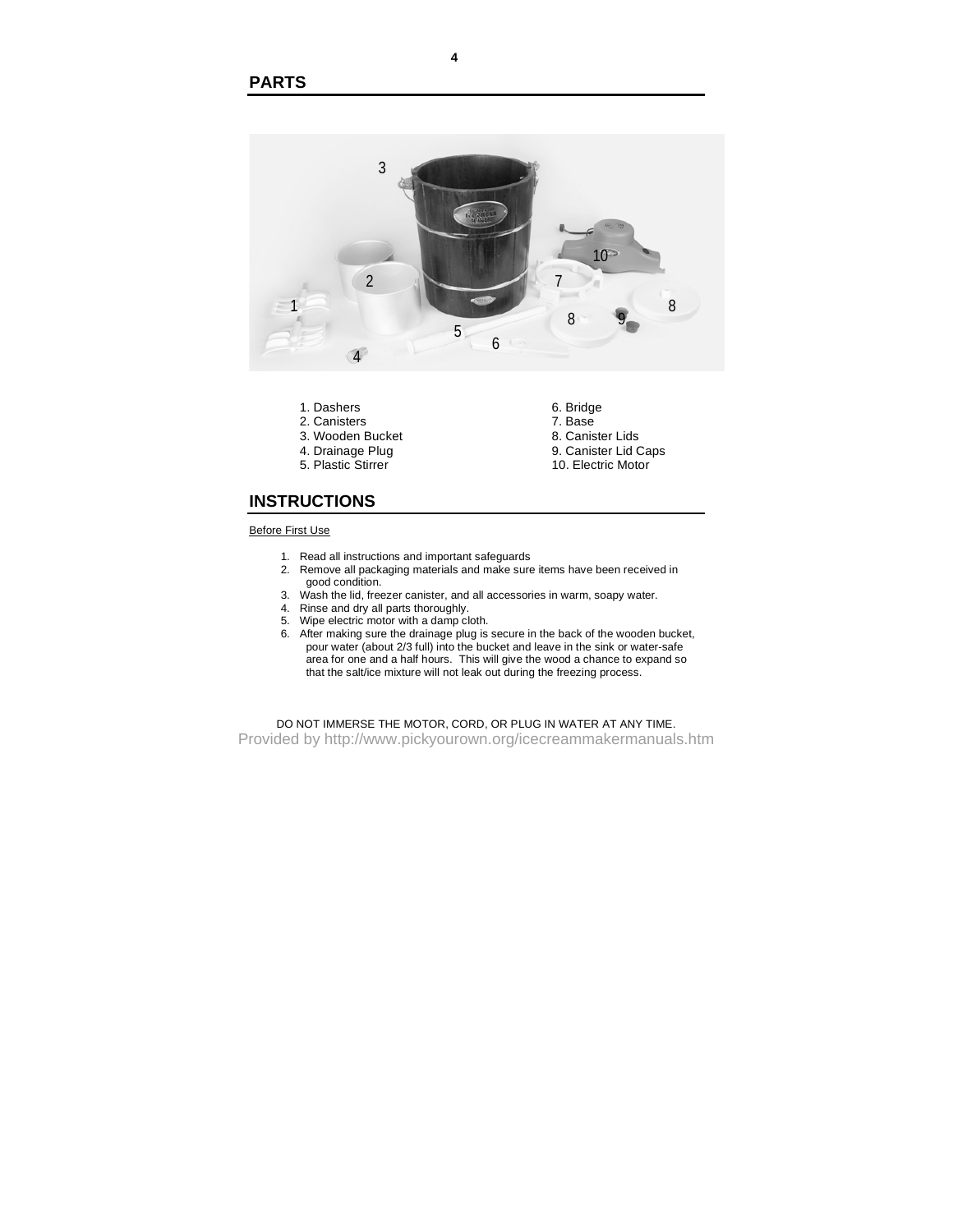# **INSTRUCTIONS (Continued)**

Once you have unpacked the Double Flavor Ice Cream Maker™ and followed the instructions above labeled "Before First Use", follow the instructions below every time you use the item:

- 1. Choose your favorite recipe and prepare the ingredients as per the recipe instructions.<br>2. Pour chilled ice cream mix into the chilled ice cream canisters (fill no more than 2/3 full 2. Pour chilled ice cream mix into the chilled ice cream canisters (fill no more than 2/3 full as mixture will expand during freezing process). Although this item allows you to make two canisters of ice cream at the same time, you may also use just once canister.
- 3. Insert the dashers into the canisters and make sure the bottoms of the dashers are properly aligned in the centers of the canisters. Make sure to use the longer dasher on the TOP canister and the shorter dasher on the BOTTOM canister (See Figure 1 below)



FIGURE 1

4. Place the lids on the canisters. Make sure to use the lid with the shorter tip (Lid A) on the BOTTOM canister and the lid with the longer tip (Lid B) on the TOP canister. (See Figure 2 below)

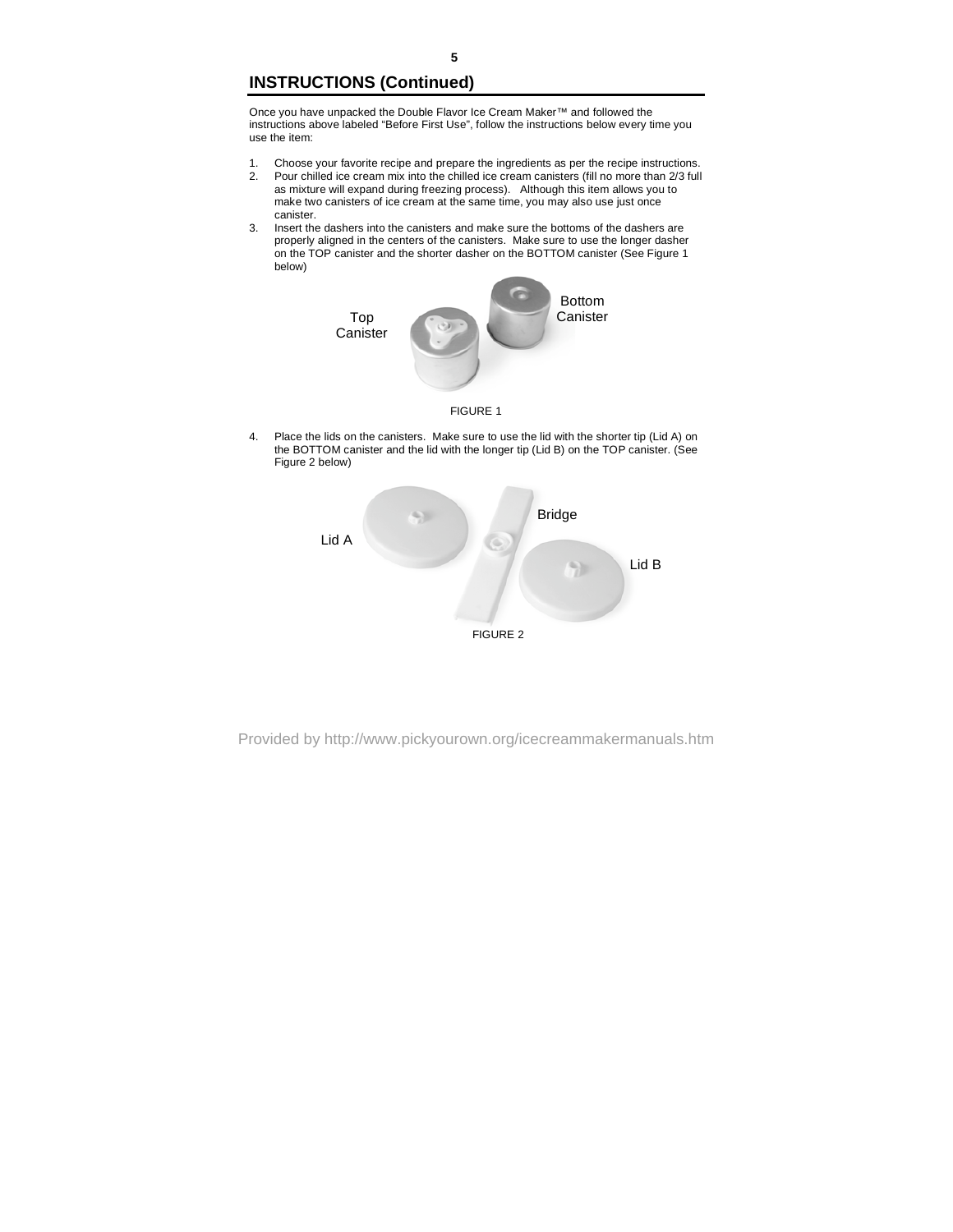# **INSTRUCTIONS (Continued)**

- 5. Unplug the Drainage Plug and position over the sink to allow the water to properly drain.
- 6. Centrally place the Base into the bottom of the Wooden Bucket.<br>7. Place the Bottom Canister onto the Base
- Place the Bottom Canister onto the Base.
- 8. Securely fasten the bridge to the Bottom Canister Lid inside the bucket. (See Figure 3 below)



#### FIGURE 3

- 9. Place the Top Canister on top of the bridge. Make sure the metal part of the dasher fits into the plastic base of the Top canister.
- 10. Slide the rectangular end of the electric motor into the rectangular hole on the rim of the bucket (as shown in Figure 4). The opposite end of the crank will drop into the open end, where the latch is. Gently lift the latch so that the wire goes over the rounded end of the motor. You may need to rotate the canister by hand so that the lid fits into the motor.



#### FIGURE 4

- 11. Plug the power cord from the electric motor into an outlet.
- 12. Fill the wooden bucket with a small layer of ice (about 6 cups) evenly distributed around the base of the canister. Be sure that the ice you put into the bucket is broken into small, coarse pieces. You may use a mallet or hammer to break into smaller pieces if needed. For each batch of ice cream, expect to use 1-2 medium bags of ice.
- 13. Cover the first layer of ice evenly with a thin layer or rock salt (about ½ cup). 14. Repeat steps 11 and 12, continue layering the ice and salt, stop when the mixture
- reaches the top of the top canister.
- 15. Add cold water to the ice-salt mixture until the water level reaches the bottom of the drain hole.
- 16. As the ice melts down 2 to 3 inches, you may add more ice and more rock salt to the mixture.
- 17. Turn on the electric motor. As the canister turns, stir and mix the salt and ice together. Use the plastic stirrer every 10-15 minutes, or as needed, while the ice cream maker is in use.
- Providently and remove motor once ice cream has churned about 35-45 minutes, ya has htm stopped the motor (if the motor has stopped prematurely, turn it off, break up any ice blockages with the plastic stirrer, and start again).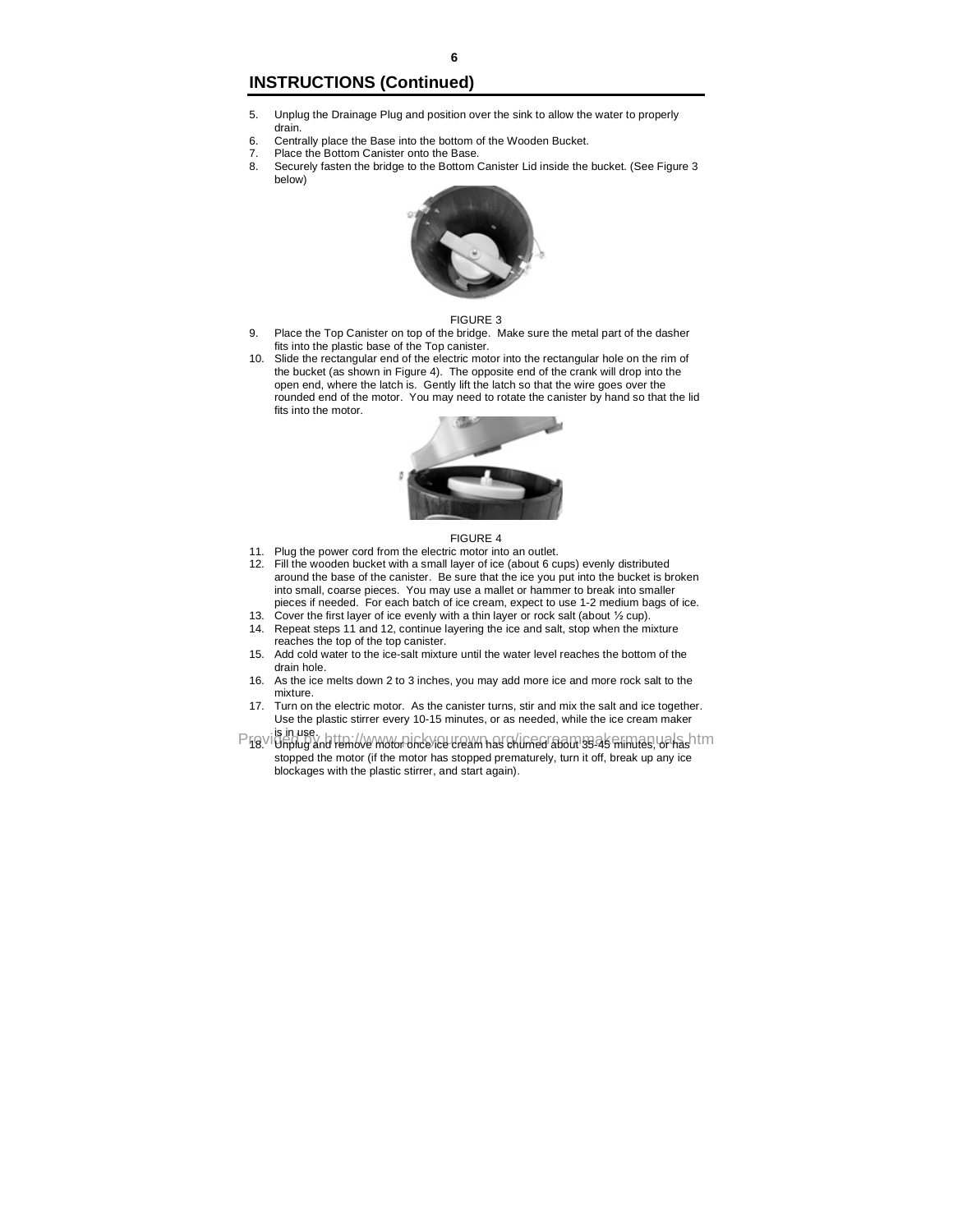# **INSTRUCTIONS (Continued)**

- 19. With one hand on the canister lid, remove the motor from the wooden bucket. Be careful as the canisters will have a tendency to float in the ice water mixture.
- 20. Clear the ice and salt away from the top of the ice cream canisters. Wipe carefully to remove the salt and water before removing the cover.
- 21. Take the dasher out and scrape off excess ice cream with a spatula.
- 22. Transfer to a freezable container and freeze, or serve straight from the canister. Lids are included if you want to use the canisters to store in the freezer.
	- \* If you are only making one canister, make sure to use the Top Canister.

#### Helpful Hints

- For each batch of ice cream, expect to use 1-2 medium size bags of ice.
- Many ice cream mixtures use raw eggs. To eliminate salmonella from your egg mixture, heat it to a temperature of 160 degrees Fahrenheit, but do not boil it. This will make the ice cream safe to eat. You may also use pasteurized eggs in place of raw eggs.
- Be sure to add mixture to canister and chill for 30 minutes prior to use.
- To avoid ice cream seeping out of the canister, do not lay the canister sideways when storing in a freezer.
- For ice cream recipes that require pre-cooking, it is recommended that you make the mixture a day ahead. The mixture will then have time to cool completely and expand. Pre-chilling any ice cream recipe is suggested for achieving the best results.
- Artificial sweeteners may be substituted for sugar. Use the following proportions for reference:

#### 1 packet of sweetener = 2 tsp. of sugar 6 packets =  $\frac{1}{4}$  cup / 8 packets = 1/3 cup / 12 packets =  $\frac{1}{2}$  cup

### **TROUBLESHOOTING**

| Problem                                               | <b>Solution</b>                                                                                                                                                                                                                              |
|-------------------------------------------------------|----------------------------------------------------------------------------------------------------------------------------------------------------------------------------------------------------------------------------------------------|
| The texture of my ice cream is too hard or<br>grainy. | A hard or grainy ice cream texture may be<br>due to one of the following:                                                                                                                                                                    |
|                                                       | Be sure that once you start churning, you<br>DO NOT stop. Stopping for any length of<br>time while churning can cause large ice<br>crystals to form in the mixture.                                                                          |
|                                                       | Pay close attention to the amount of rock<br>salt used during the making of your ice<br>cream. Adding too much salt can cause<br>the mixture to freeze too quickly, which<br>may lead to the formation of ice crystals in<br>vour ice cream. |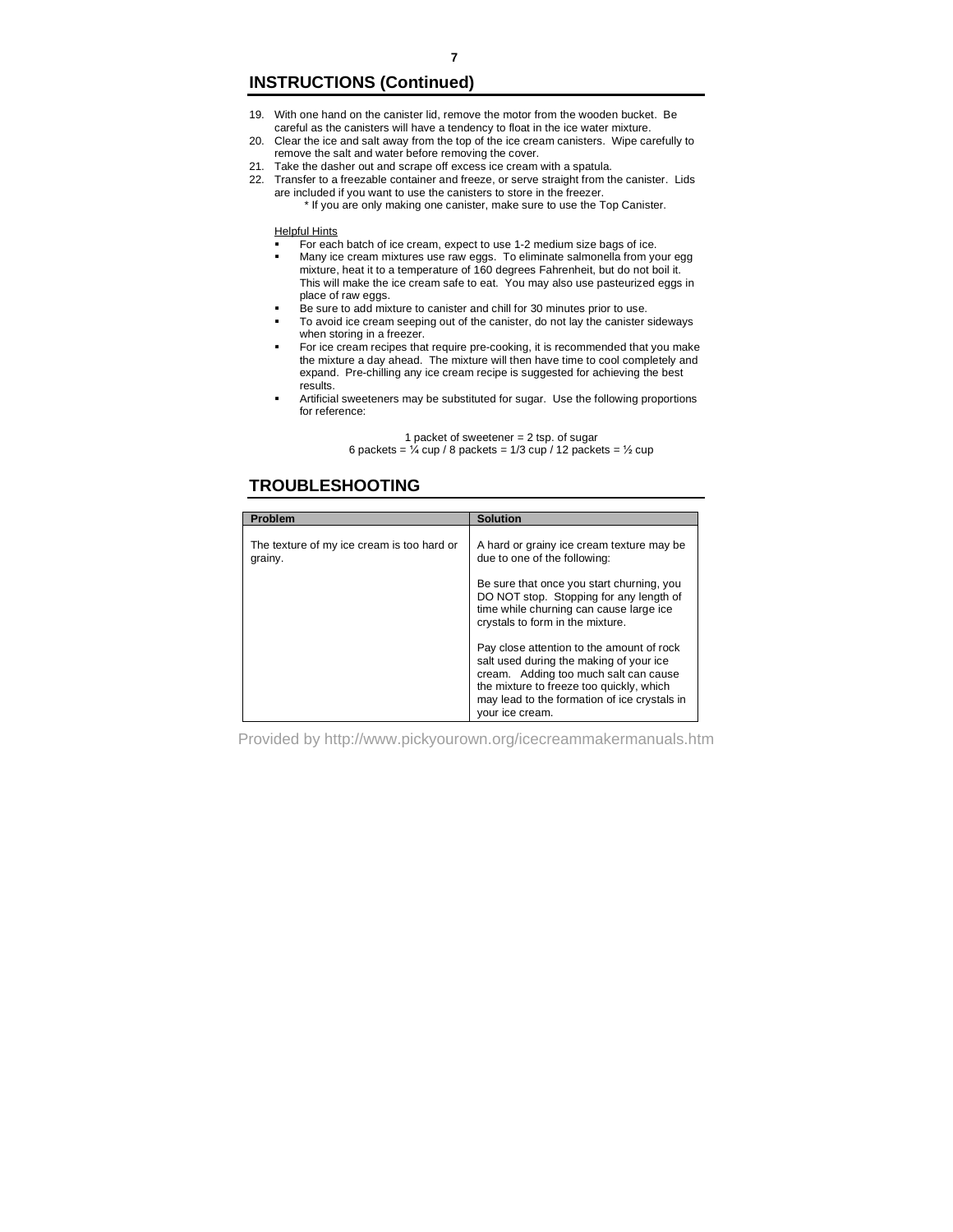# **8**

# **TROUBLESHOOTING (Continued)**

| Problem                                                                                             | <b>Solution</b>                                                                                                                                                                                                                                                                                                                                                                                                                                                      |  |
|-----------------------------------------------------------------------------------------------------|----------------------------------------------------------------------------------------------------------------------------------------------------------------------------------------------------------------------------------------------------------------------------------------------------------------------------------------------------------------------------------------------------------------------------------------------------------------------|--|
|                                                                                                     |                                                                                                                                                                                                                                                                                                                                                                                                                                                                      |  |
| My ice cream mixture tasted fine, but after<br>freezing it my ice cream does not taste the<br>same. | Actual ice cream will always taste less<br>sweet than the initial mixture. You may<br>adjust the amount of sugar in the recipe to<br>suit your taste, keeping in mind that after<br>the freezing process, the sweetness will<br>lessen.                                                                                                                                                                                                                              |  |
|                                                                                                     |                                                                                                                                                                                                                                                                                                                                                                                                                                                                      |  |
| Problem                                                                                             | <b>Solution</b>                                                                                                                                                                                                                                                                                                                                                                                                                                                      |  |
| My ice cream turned out too soft or runny.                                                          | Home-made ice cream traditionally has<br>the consistency of a thick milkshake. If<br>you prefer a firmer consistency, you can:<br>Remove the dasher and place the lid and<br>lid cap on the mixing canister. Place in the<br>freezer to harden. Another option is to<br>leave the canister in the wooden bucket.<br>remove the dasher, add the cap and add<br>more ice to the salt-ice mixture. Cover<br>with a towel and let it sit until the ice cream<br>is full. |  |
|                                                                                                     | The richer the cream you use, the richer<br>the ice cream will be. Heavy whipping<br>cream is suggested for the smoothest,<br>creamiest ice cream.                                                                                                                                                                                                                                                                                                                   |  |
|                                                                                                     | Pay attention to the amount of rock salt<br>used during the making of your ice cream.<br>Using too little salt may inhibit the freezing<br>of your ice cream mixture.                                                                                                                                                                                                                                                                                                |  |
|                                                                                                     | Recipes that call for alcohol may inhibit the<br>freezing process. Be sure to add any<br>alcohol during the last few minutes of the<br>freezing cycle.                                                                                                                                                                                                                                                                                                               |  |
|                                                                                                     |                                                                                                                                                                                                                                                                                                                                                                                                                                                                      |  |

Provided by http://www.pickyourown.org/icecreammakermanuals.htm

**9**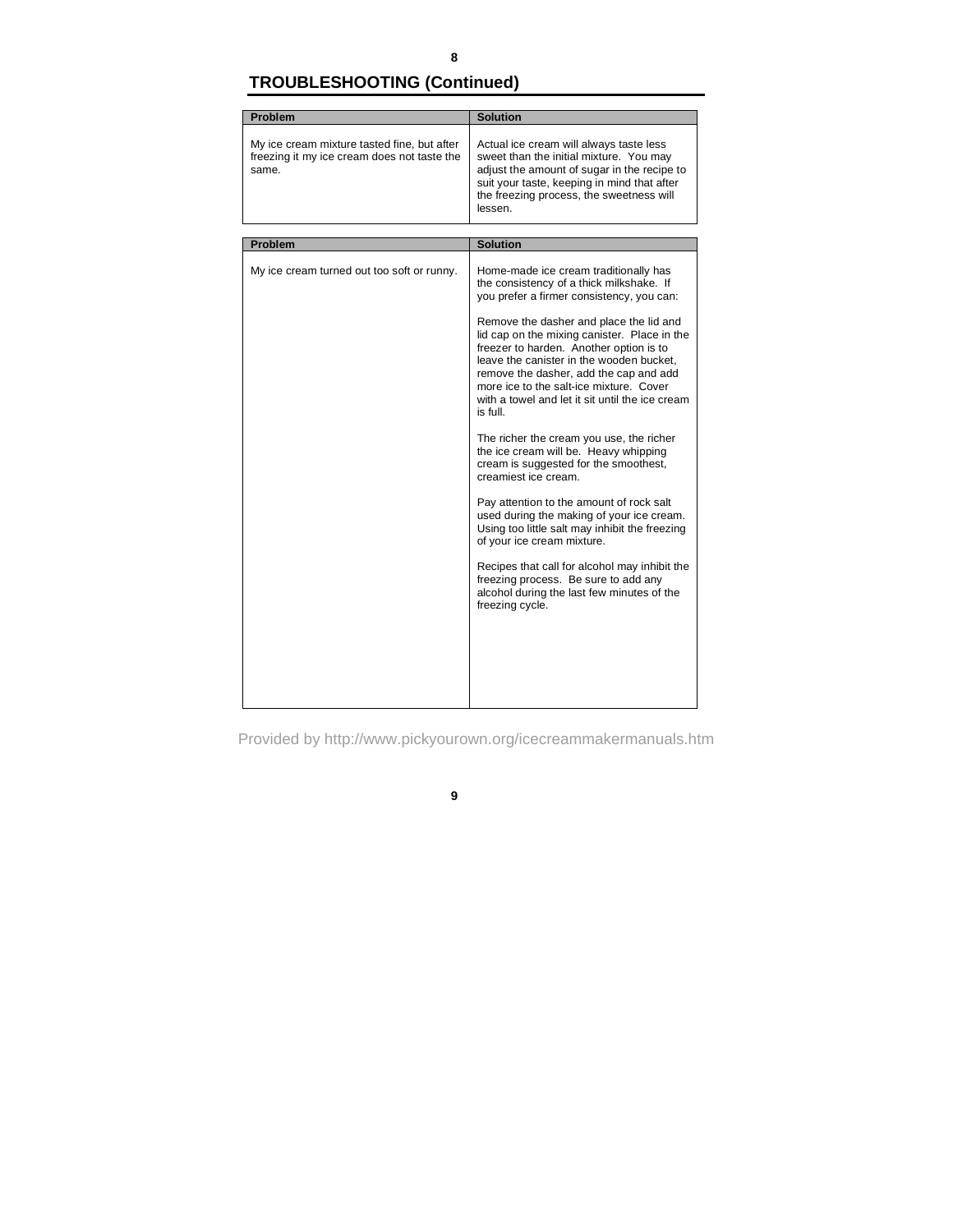# **TROUBLESHOOTING (Continued)**

| Problem                                                                                             | Soltuion                                                                                                                                                                                                                                                                                                                     |
|-----------------------------------------------------------------------------------------------------|------------------------------------------------------------------------------------------------------------------------------------------------------------------------------------------------------------------------------------------------------------------------------------------------------------------------------|
| The salt-water mixture leaked out of the<br>wooden bucket.                                          | Before using the ice cream maker, it is<br>necessary to soak the wooden bucket in<br>water for at least an hour and a half. This<br>allows the wood to expand and prevent<br>leaks. To do so, simply fill up the bucket<br>(about 2/3 full) and let it sit in the sink or<br>other water-safe area for an hour and a<br>half |
| Problem                                                                                             | <b>Solution</b>                                                                                                                                                                                                                                                                                                              |
| My ice cream mixture tasted fine, but after<br>freezing it my ice cream does not taste the<br>same. | Actual ice cream will always taste less<br>sweet than the initial mixture. You may<br>adjust the amount of sugar in the recipe to<br>suit your taste, keeping in mind that after<br>the freezing process, the sweetness will<br>lessen.                                                                                      |
| Problem                                                                                             | <b>Solution</b>                                                                                                                                                                                                                                                                                                              |
| The canister or dasher jammed or stopped<br>during the churning process.                            | Jamming of the canister or dasher can be<br>due to one of the following causes:                                                                                                                                                                                                                                              |
| (TOP CANISTER ONLY)                                                                                 | Ice may have caused a blockage in the<br>wooden bucket. Turn off the motor and make<br>sure that the ice in the bucket is broken up<br>into small pieces. The plastic stirrer provided<br>can be used to do so.                                                                                                              |
|                                                                                                     | If the mixture has become too thick, the<br>dasher may have become stuck. The mixture<br>should never become thicker than the<br>consistency of soft serve ice cream.                                                                                                                                                        |
|                                                                                                     | If there are hard pieces in the mixture (such<br>as nuts or chocolate), they may cause the<br>dasher to become lodged in the canister.<br>Add any ingredients to your ice cream after<br>the churning process is done.                                                                                                       |
|                                                                                                     | Be sure that you do not stop churning your<br>ice cream once you have started. Stopping<br>in the middle of the process can cause the<br>ice cream to harden around the edge and<br>restrict the movement of the dasher.                                                                                                     |
| Provided by http://www.pickyouro <mark>wspaura/denapemenas@eke mealamen</mark> s.                   | If the dasher becomes stuck, check if the<br>mixture has frozen around the inside edges<br>of the canister. If so, use a plastic spoon or<br>tm                                                                                                                                                                              |

**10**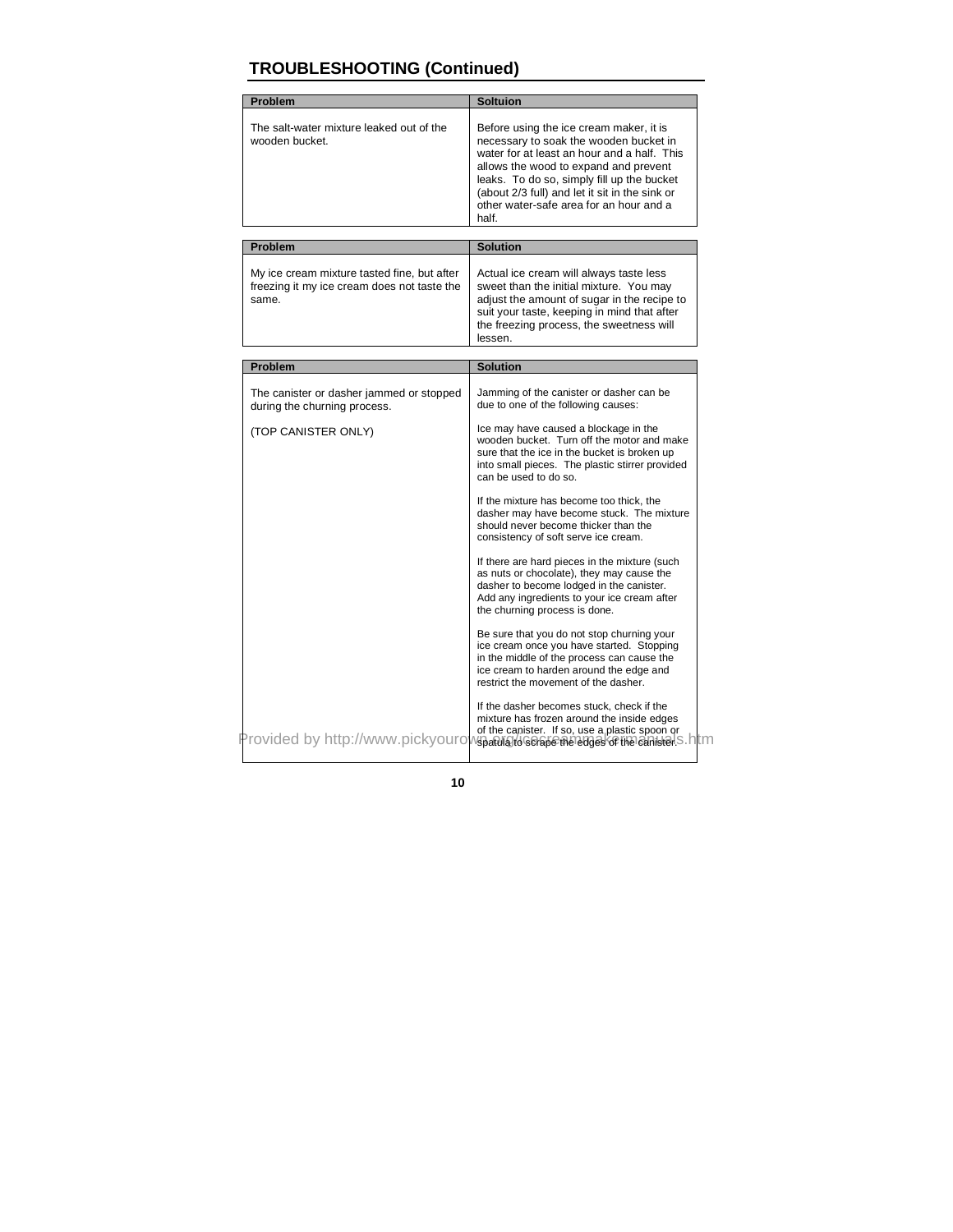# **CLEANING**

Always unplug the unit and allow for it to completely cool before cleaning.

- 1. Wipe electric motor with a slightly damp cloth to remove debris.
- 2. Clean wooden bucket with a soapy sponge thoroughly to remove the salt-water residue. Rinse and dry to ensure the salt doesn't corrode to metal parts.
- 3. Wash canister, lid, dasher, and stirrer with soapy water and dry thoroughly. Do not replace the lid until the ice cream canister is completely dry.
	- Do not use harsh or abrasive cleaners
	- This appliance and accessories are NOT dishwasher safe
	- **Do not freeze canister when wet**

### **RECIPES**

Quick and Easy Chocolate Ice Cream 15 Tbsp cocoa 3 large cans of condensed milk 6 cups milk

In a large mixing bowl, combine milk and condensed milk. Dissolve the cocoa in a bit of hot water. Once dissolved, stir cocoa into the milk mixture until completely blended. Pour the entire contents of the bowl into the mixing canister and follow directions in the "Instructions" section. Do not fill the mixing canister more than 2/3 full, as the mixture will expand during freezing.

Vanilla Ice Cream 2 cups granulated sugar 1 1 1 1 1 1 1 1 2 Tbsp corn starch  $\frac{1}{2}$  tsp salt 1 % tbsp vanilla 2 <sup>3</sup>/<sub>4</sub> cups heavy cream

7 cups milk 5 eggs, beaten<br>
2 % cups heavy cream
1 % cups half and half

Mix the sugar, corn starch, and salt in a large saucepan. Over medium heat, slowly stir in the milk, stirring constantly. Very slowly add the beaten eggs and continue to stir. Reduce heat to low and cook until mixture thickens slightly. Slowly add vanilla, half and half, and heavy cream. Pour into a large glass bowl and refrigerate for 2-4 hours or until mixture has chilled. Remove from refrigerator. Pour mixture into the mixing canister and follow the directions in the "Instructions" section. Do not fill the mixing canister more than 2/3 full, as the mixture will expand during freezing.

Coffee Ice Cream

 $\frac{4 \frac{1}{2} \text{ cups}}{4 \frac{1}{2} \text{ Tbsp}}$  instant coffee powder  $\frac{2 \frac{1}{4} \text{ cups}}{6 \text{ cups}}$  cream  $4\frac{1}{2}$  Tbsp instant coffee powder

Combine all ingredients in mixing canister. Stir well until both sugar and instant coffee powder are dissolved. Freeze as instructed. Do not fill the mixing canister more than 2/3 full, as the mixture will expand during freezing.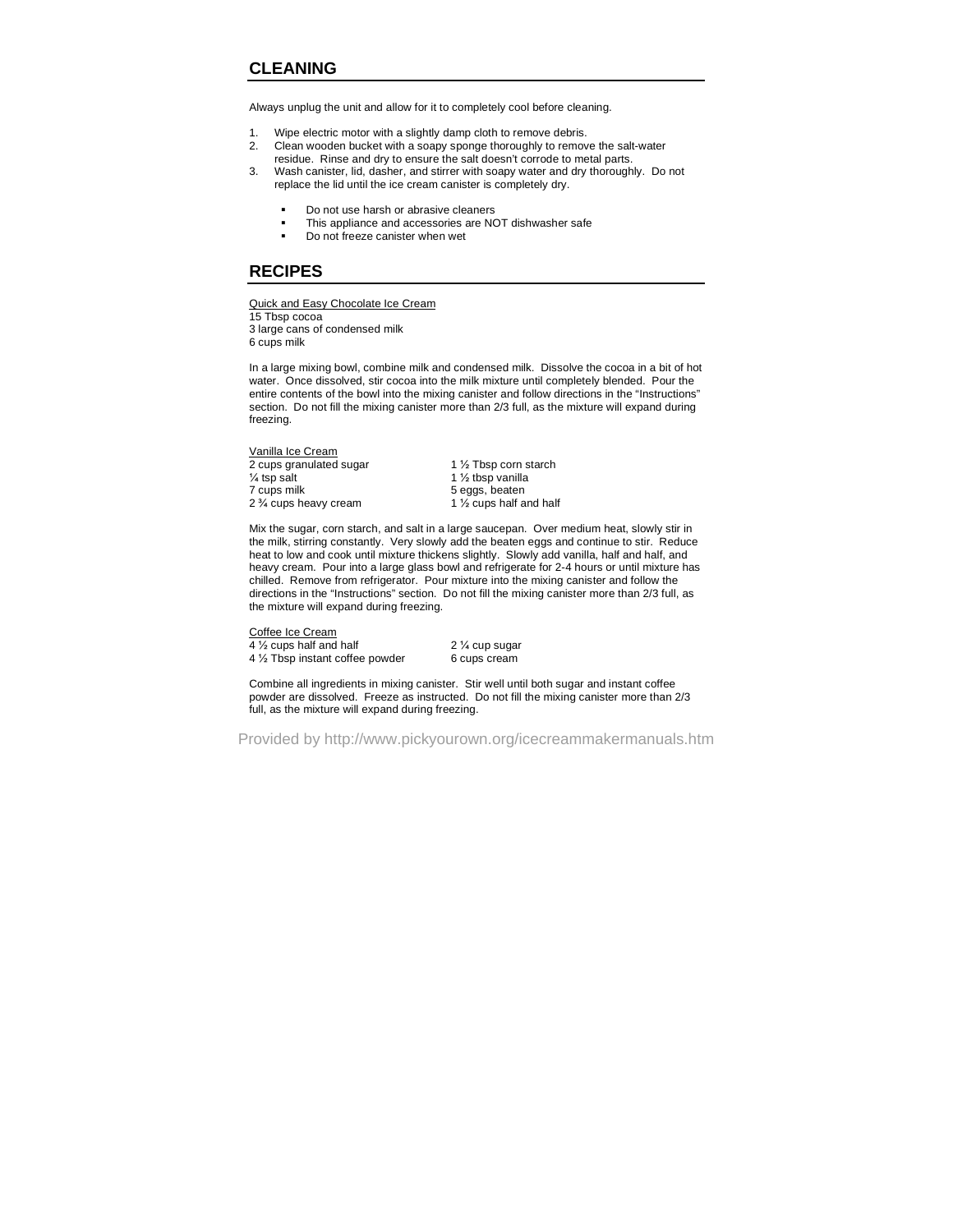# **RECIPES (Continued)**

Chocolate Ice Cream  $\frac{22}{3}$  cup granulated sugar 2 tsp corn starch<br>  $\frac{1}{2}$  tsp salt 6 cups milk % tsp salt 6 cups milk<br>4 eggs, beaten 6 squares s

2 Tbsp vanilla extract

4 eggs, beaten 6 squares semi-sweet chocolate, melted<br>1 1/3 cups half and half 2 cups whipping cream 2 cups whipping cream

Mix the sugar, corn starch, and salt in a large saucepan. Over medium heat, slowly stir in the milk, stirring constantly until the milk begins to simmer. Very slowly add the beaten eggs and continue to stir. Reduce heat to low and cook until mixture thickens slightly. Slowly stir in the melted chocolate and whisk until all chocolate is combined and mixture is smooth. Slowly add vanilla, half and half, and heavy cream. Pour into a large glass bowl and refrigerate for 2-4 hours or until mixture has chilled. Remove from refrigerator. Pour mixture into the mixing canister and follow the directions in the "Instructions" section. Do not fill the mixing canister more than 2/3 full, as the mixture will expand during freezing.

Cookie Dough Ice Cream

1 cup chocolate chip cookie dough (crumbled into small pieces) 2 ¼ cups sugar 6 cups heavy cream 1 cup mini chocolate chips 6 large eggs 3 cups milk

(This recipe requires heating also)

Place the cookie dough and the chocolate chips in a separate bowl. Cover and chill until cold. Whisk the eggs in a mixing bowl 1-2 minutes until light and fluffy. Slowly mix in sugar, whisking until completely blended. Slowly add cream and milk and whisk until blended. Pour mixture into mixing canister and follow direction on the "Instructions" section. Do not fill the mixing canister more than 2/3 full, as the mixture will expand during freezing. When the mixture has finished churning, add cookie dough and chocolate chips and stir in evenly.

Rocky Road Ice Cream

1 % cup granulated sugar  $\frac{1}{2}$  tsp salt<br>2 cups milk 6 squares 2 cups half and half 6 cups whipping cream<br>1 Tbsp vanilla extract 1 cups mini marshmall 1  $\frac{1}{2}$  cups chocolate chips

2 cups milk<br>
2 cups half and half<br>
6 cups whipping cream<br>
6 squares semi-sweet chocolate<br>
6 squares semi-sweet chocolate 2 cups mini marshmallows<br>1 cup chopped pecans

Mix the milk and chocolate in a large saucepan. Over medium heat stir until the chocolate is completely melted. Remove from heat and slowly add sugar and salt, mixing well, until dissolved. Stir in the remaining ingredients except the marshmallows, pecans, and chocolate chips, and then cover and refrigerate for about 30 minutes or until mixture has chilled. Pour mixture into mixing canister and follow direction on the "Instructions" section. Do not fill the mixing canister more than 2/3 full, as the mixture will expand during freezing. Add marshmallows, pecans, and chocolate chips after the ice cream has finished churning and stir in evenly.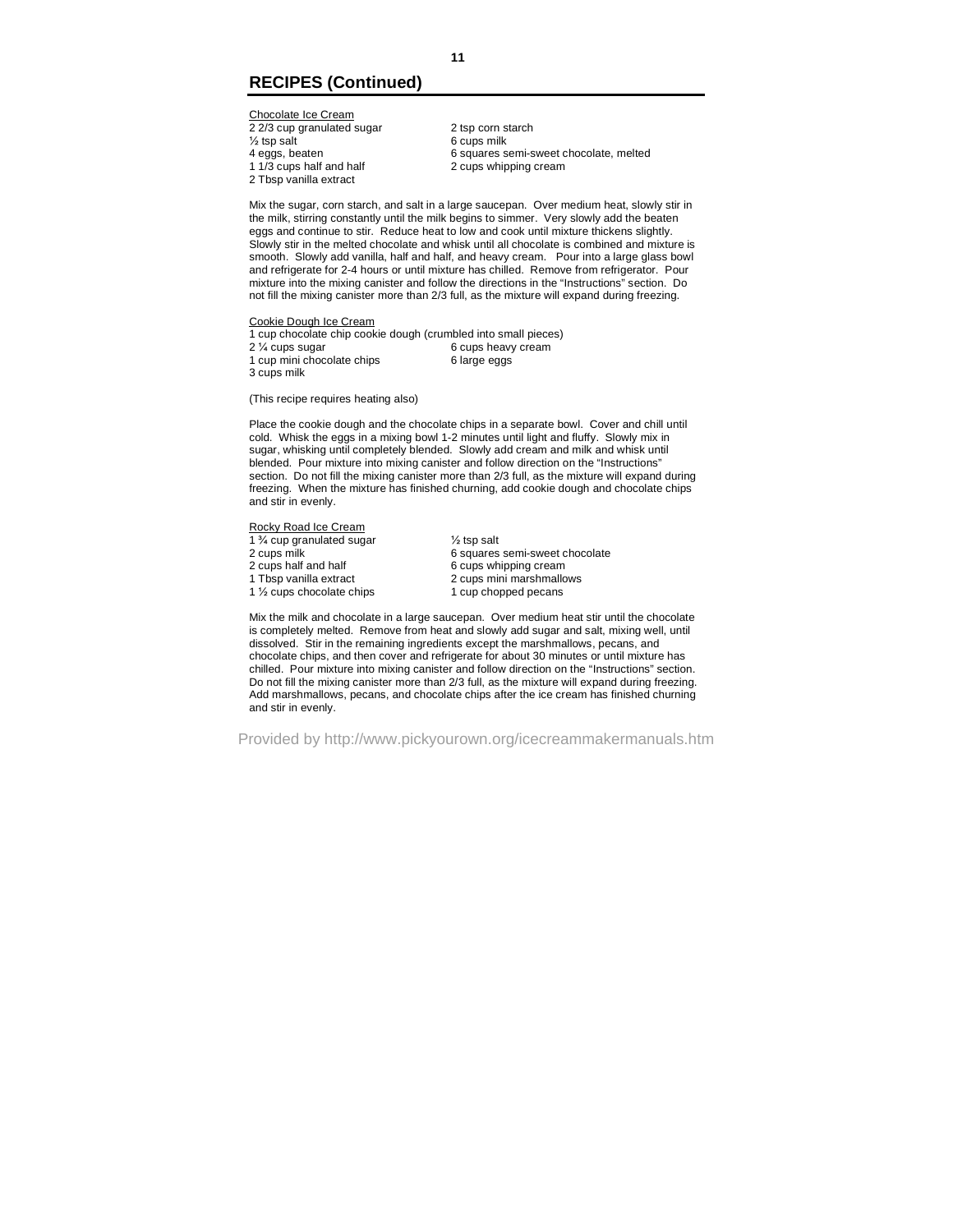# **RECIPES (Continued)**

Peanut Butter Chocolate Chip Ice Cream

| 2 2/3 cups granulated sugar           | 2 Tbsp corn starch                                |
|---------------------------------------|---------------------------------------------------|
| $\frac{1}{2}$ tsp salt                | 1/12 tsp vanilla                                  |
| 6 cups milk                           | 4 eggs, beaten                                    |
| 2 cups heavy cream                    | 1 1/3 cups half and half                          |
| 1 1/ <sub>2</sub> cup chocolate chips | 1 cup peanut butter or melted peanut butter chips |
|                                       |                                                   |

Mix the sugar, corn starch, and salt in a large saucepan. Over medium heat, slowly stir in the milk, stirring constantly. Very slowly, add the beaten eggs and continue to stir. Reduce heat to low and cook until mixture thickens slightly. Slowly stir in peanut butter and whisk until all peanut butter is combined and mixture is smooth. Slowly add vanilla, half and half, and heavy cream. Pour into a large glass bowl and refrigerate for 2-4 hours or until mixture has chilled. Remove from refrigerator. Pour mixture into the mixing canister and follow the directions in the "Instructions" section. Do not fill the mixing canister more than 2/3 full, as the mixture will expand during freezing. Stir in chocolate chips once ice cream is finished churning and stir evenly.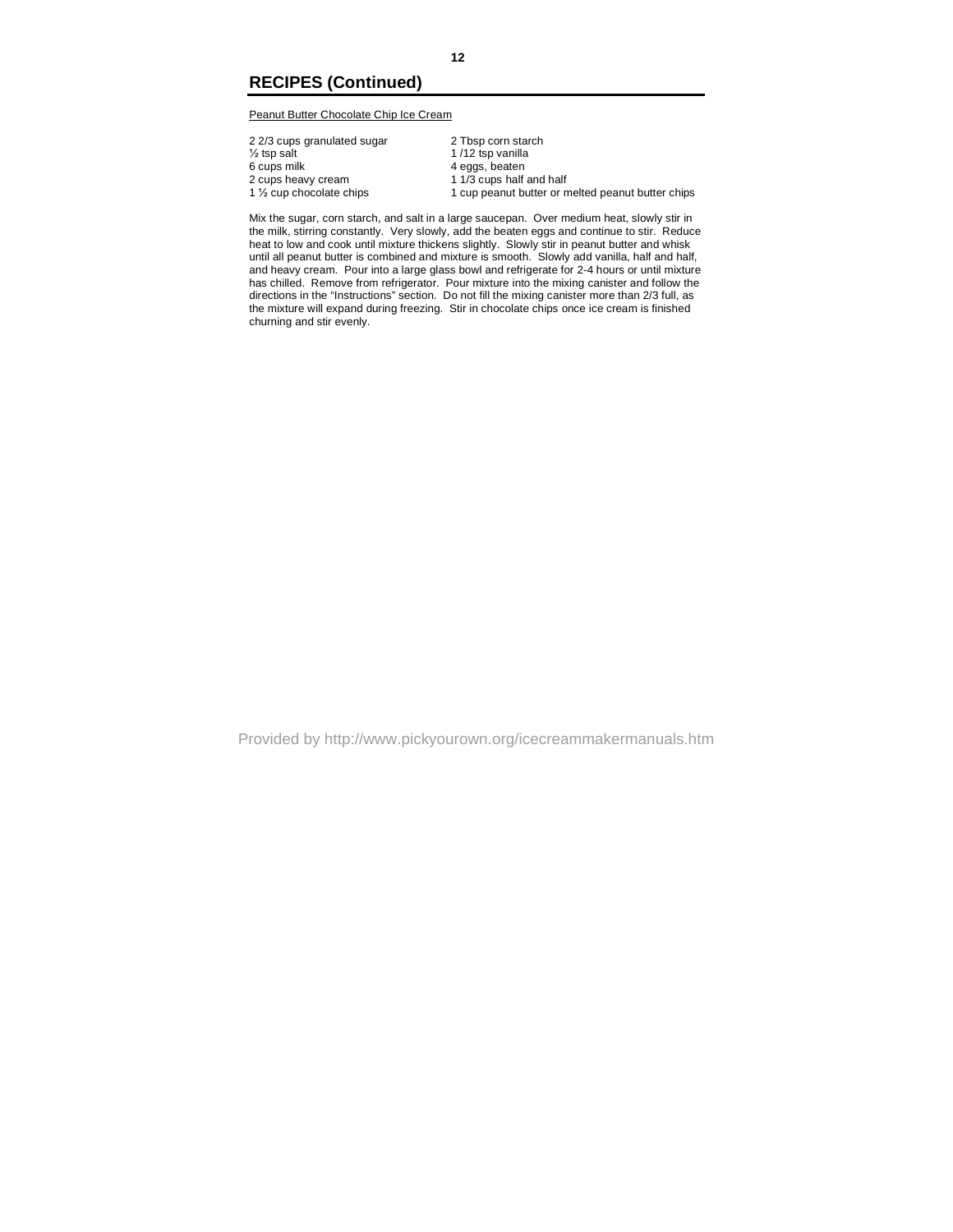### **RETURNS & WARRANTY**

SHOULD YOUR UNIT NOT WORK OR IS DAMAGED WHEN YOU FIRST TAKE IT OUT OF THE BOX, PLEASE RETURN IT TO THE PLACE OF PURCHASE IMMEDIATELY.

Should you have any questions, please contact us via email or at the customer service number listed below between the hours of 8:00 AM and 5:00 PM, Monday through Friday, Central Standard Time.

#### Distributed by:

Nostalgia Products Group LLC 1471 Partnership Dr. Green Bay, WI 54304-5685

#### **Customer Service**

Phone: (920) 347-9122 Web: www.nostalgiaelectrics.com

#### **Customer Service Inquiry**

To submit a Customer Service inquiry, go to www.nostalgiaelectrics.com and fill out the **Customer Service Inquiry** form and click the Submit button. A representative will contact you as soon as possible.

#### DOUBLE FLAVOR ICE CREAM MAKER™

DFIM-Series Limited Warranty

This appliance is designed and built to provide many years of satisfactory performance under normal household use. The distributor pledges to the original owner that should there be any defects in material or workmanship during the first 90 days of purchase, we will repair or replace the unit at our option. Our pledge does not apply to damages caused by shipping, mishandling or unit being dropped. A product deemed defective either from manufacturing or being mishandled is up to the distributor's discretion. To obtain service under this warranty, return this unit to Nostalgia Products Group, LLC at the address above, shipping prepaid. You must also include a copy of the original receipt along with your name, address and phone number. Include a description of the defect along with the date you purchased the product.

This warranty does not apply to re-manufactured merchandise.

Please read these instructions carefully. Failure to comply with these instructions, damages caused by improper replacement parts, abuse or misuse will void this pledge to you and is being made in place of all other expressed warranties.